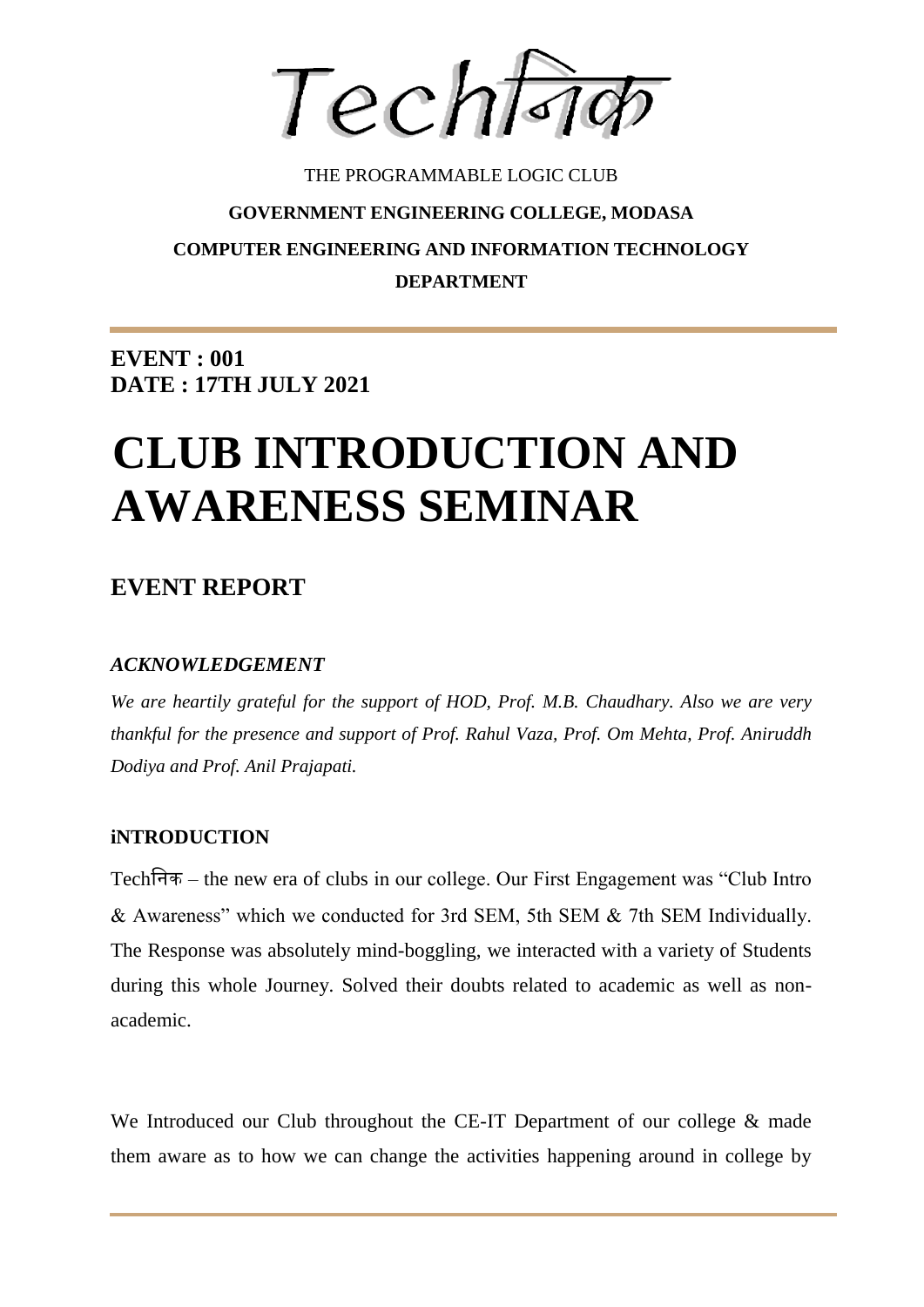forming a club in our college. How we can benefit from it, what difference it will make.

#### **SPEAKERS:**

ZEEL PATHAK (7TH IT) SHIVAM OJHA (7TH CE) ABHISHEK SINGH (7TH IT) BHARGAV SINGH (7TH IT)

#### **SPECIAL PRESENCE:**

PROF. RAHUL VAZA PROF. OM MEHTA PROF. ANIL PRAJAPATI

#### **EVENT STATISTIC**

## **TOTAL ATTENDEES COUNT : 361 MEMBER APPLICATION COUNT : 245**

#### **SNAPSHOTS**